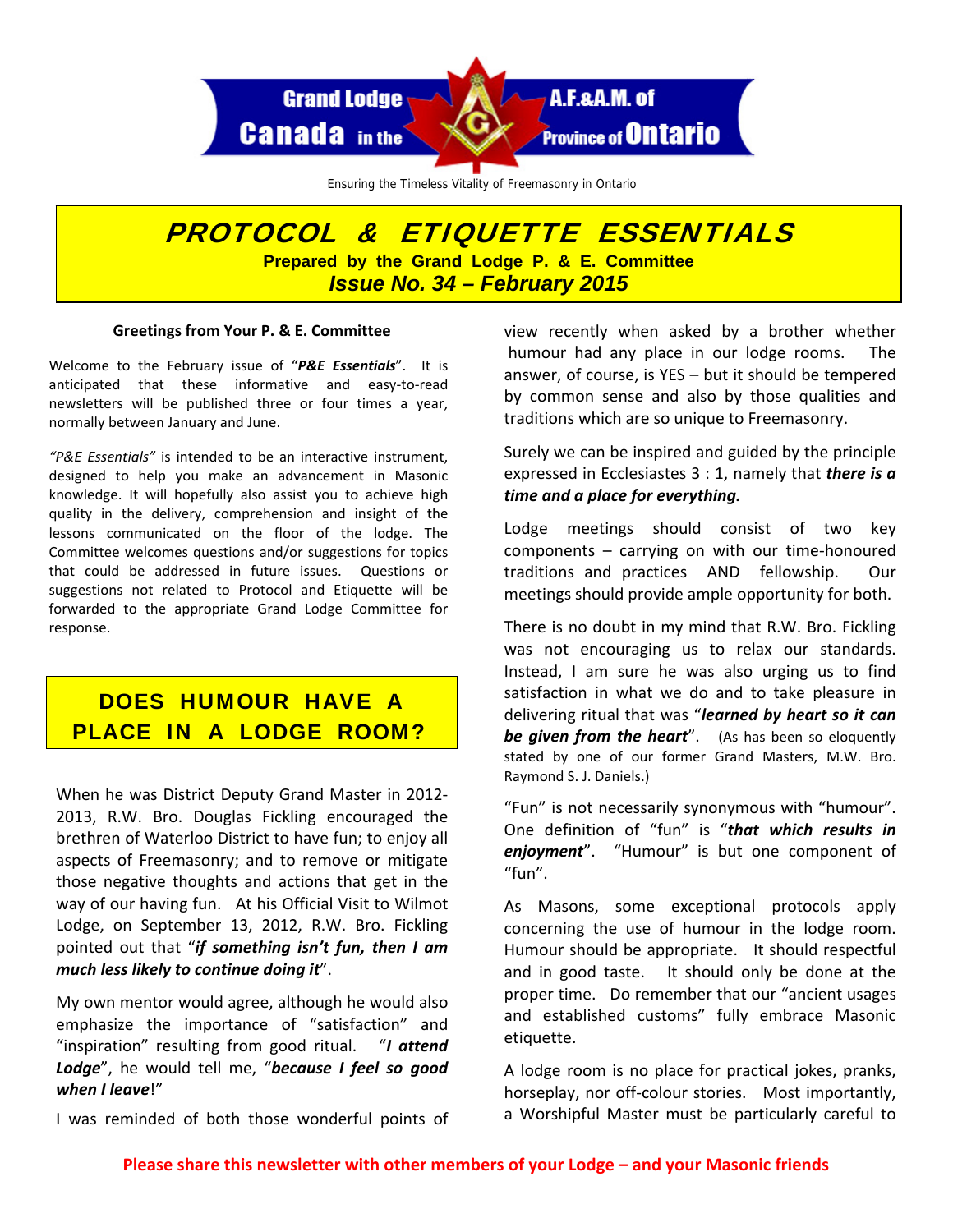see that nothing boisterous nor lax creeps into the ceremonial work of his Lodge.

Why? Because the great lessons of Masonry, which are taught by our ritual, should never be demeaned by levity or pranks. Masonic ritual is intended to be performed in a solemn manner. It should be inspiring to the candidate  $-$  and to all the brethren.

The etiquette governing the conferral of Degrees is very clear. There should be no talking, whispering, or laughing, nor any disturbances during the Degree work. It is not an occasion for mirth.

If you refer to **The Charges of a Free‐Mason**, in "*Anderson's Constitution*", written by Dr. James Anderson in 1723, his number "VI" deals specifically with the behaviour expected of a Mason. That final charge, "Of Behavior", is most explicit. It states brethren are not to hold private conversations without leave of the Master nor interrupt anyone speaking to the Master. No jesting behavior or unbecoming language is to be tolerated when the Lodge is engaged upon solemn business.

Outside of those restrictions, and in addition to the ample opportunities for humour and fun which abound during a typical banquet hour, there are also times during an actual lodge meeting when humour may be appropriate. The welcoming comments by a Worshipful Master at the beginning of a meeting, or during an educational presentation – or perhaps even at some stage in those debates and discussions which can occur in the business portion of a meeting – come to mind.

With respect to the latter, we are reminded by a former Grand Master of Masons of Pennsylvania, M.W. Bro. Benjamin Franklin, that "*wit and humour win more causes than arguments*".

## JOHN ATTENDS "THE PERFECT LODGE MEETING"

This appears to be an ideal opportunity to share with you one of my favourite descriptions of a lodge meeting which includes those key ingredients of fun and satisfaction, while at the same time incorporating all the basic precepts which make our fraternity so timeless and enduring.

It was posted on the web simply by "Mike" at: ( <http://www.masonicleader.com/author/mike/> ) John Grogan chuckled at the comments he received when he came to work wearing a suit and tie. The IT company where he worked had long ago adopted a casual dress code, so anyone wearing clothes that gave the appearance of "dressing up" brought good‐ natured kidding.

John didn't care because tonight was his Masonic Lodge meeting and his dress was very appropriate for the affair. There wasn't time to dress one way for work, get home, change and then make it to the restaurant in time for the beginning of the meeting. And besides, the suit made him feel special and he actually found that on lodge meeting days his attitude improved just because he looked, well . . ., gentlemanly.

John's lodge began their meeting at a local restaurant. They had long ago decided that a well‐ planned "Festive Board" created the atmosphere of Brotherly Love that was so essential to a successful lodge. Besides the great food, it allowed planned time for the brethren to get to know each other, learn from each other and most importantly, laugh with each other.

It took several minutes for J.T., the Master of Ceremonies, to get the brethren calmed down so he could welcome everyone to the meeting. J.T., a relatively new Mason, was appointed the MC after it was discovered that he a great talent for entertaining. His winning smile and jokes that sometime made everyone groan, left everyone laughing and wondering what he would come up with at the next meeting.

Tonight was no exception as he opened with the question; "How many Masons does it take to screw in a light bulb?" He had perfect timing as a comedian and his answer came before anyone could open their mouth' "Twenty five; twenty four to serve on the committee to decide whether it should be changed, and one to actually change it." The groans were loud and long but the effect was achieved; this was an enjoyable place to be.

As everyone was finishing their dinner and drinks, J.T. rose, thanked everyone for coming and announced that lodge would open in approximately half an hour. The educational topic would be a paper presented by

**office@grandlodge.on.ca Changed your e‐mail address in the past few months? Please send your new one to:**